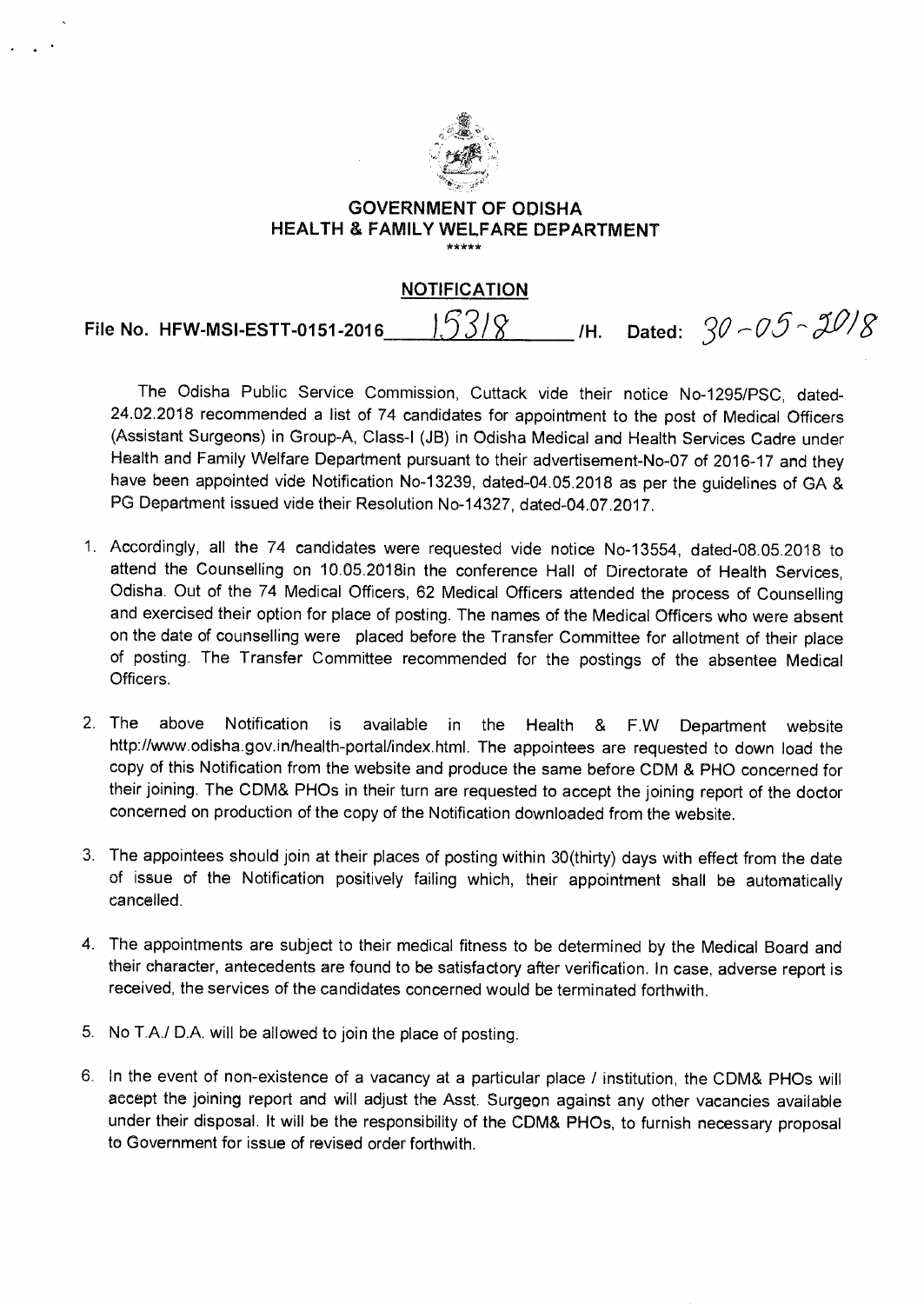- 7. The newly appointed Medical Officers are required to undergo induction training as would be decided by Government.
- 8. The doctors who are continuing their PG study or any higher study or working as Senior Resident / Tutor and in case, they are selected for regular appointment on the recommendation of the OPSC are allowed to join at the places of their posting and relieved by the concerned CDM& PHO on the next day as per the para-5 of the appointment order dated-04.05.2018.
- 9. The Medical Officers while working in the periphery service in case selected for higher studies in future will not be relieved by the concerned CDM & PHO to join the course without obtaining prior permission from Government.
- 10. The places of postings of 78 Medical Officers who exercised their options in the Counselling and absent on the date of Counselling are as follows:-

| SI.<br>N<br>О.        | Name                                       | Category /<br>Gender | <b>Present Address</b>                                                                                                                               | <b>Permanent Address</b>                                                                                                                                         | Place of posting                                         |
|-----------------------|--------------------------------------------|----------------------|------------------------------------------------------------------------------------------------------------------------------------------------------|------------------------------------------------------------------------------------------------------------------------------------------------------------------|----------------------------------------------------------|
| 1                     | $\overline{2}$                             | 3                    | 4                                                                                                                                                    | 5                                                                                                                                                                | 6                                                        |
| 1.                    | Dr. Rajesh Prasad<br>Panda<br>21.06.1990   | $UR-M$               | Qtr No.2RE/9<br>OCC Colony, Unit-8.<br>Bhubaneswar,<br>Khurdha, Odisha-<br>751012                                                                    | Plot No.337/650,<br>Tamando, Janla,<br>Bhubaneswar, Khurdha,<br>Odisha-752054<br>Mob No.8763937974                                                               | Adjusted against Spl.<br>Paed., CHC Kundra,<br>Koraput   |
| $\overline{2}$ .      | Dr. Beda Prakash<br>Dash<br>06.06.1991     | UR-M                 | At-Naubelari,<br>P.O-Jirailo,<br>PS-Ersama,<br>Jagatsinghpur,<br>Odisha-754139                                                                       | At-Naubelari,<br>P.O-Jirailo, PS-Ersama,<br>Jagatsinghpur,<br>Odisha-754139<br>Mob No.8658203554.                                                                | Adjusted against Spl.<br>Q&G, CHC<br>Rabanaguda, Koraput |
| $\overline{3}$        | Dr. Anil Kumar<br>Samantaray<br>20.05.1989 | UR-M                 | C/O-Fakir Mohan<br>Samantaray,<br>At-Ranpur<br>(JamubalasaSahi).<br>P.O-Ranpur,<br>Nayagarh,<br>Odisha-752026                                        | C/O-Fakir Mohan<br>Samantaray, At-Ranpur<br>(JamubalasaSahi),<br>P.O-Ranpur, Nayagarh,<br>Odisha-752026,<br>Mob No. 9437907973                                   | LTRMO, D.H.H<br>Kandhamal                                |
| $\mathcal{A}_{\cdot}$ | Dr. Rakesh Chandra<br>Rout.<br>13.07.1987  | $UR-M$               | Qr. No.E-(2) Health<br>Colony, Backside of<br>Circuit House,<br>At/PO-Sonepur,<br>Sonepur, Odisha-<br>767017                                         | At-Alana(Patana)<br>P.O-Nimol, Via-Tirana,<br>PS-Tirtol.<br>Jagatsinghpur Odisha-<br>754138<br>Mob No.7683928515                                                 | LTRMO, D.H.H.<br>Bolangir                                |
| S.                    | Dr. Rohan Pattnaik.<br>29.08.1991          | $UR-M$               | C/O-Dr.N.C.<br>Pattanaik, Qr.<br>No.D2/3, I.M.A House<br>Complex, SCB<br>Medical College<br>Campus Canal Road.<br>Ranihat, Cuttack.<br>Odisha-753007 | C/O-Dr.N.C. Pattanaik,<br>Qr. No.D2/3, I.M.A House<br>Complex, SCB Medical<br>College Campus Canal<br>Road, Ranihat, Cuttack,<br>Odisha-753007,<br>No.9124588984 | Adjusted against Spl.<br>Paed. CHC Niali,<br>Cuttack     |
| 6.                    | Dr. Kanhu Charan<br>Pati.<br>18.10.1979    | $UR-M$               | At-Badheigadia, P.O-<br>Bodak, Via-Guamal,<br>Bhadrak, Odisha-<br>756163                                                                             | At-Badheigadia, P.O-<br>Bodak, Via-Guamal.<br>Bhadrak, Odisha-756163<br>Mob No.9937069015                                                                        | Adjusted against Spl.<br>O&G, CHC Barapada,<br>Bhadrak   |
| $\tilde{7}$ .         | Dr. Subhajyoti<br>Mohanty.                 | UR-M                 | S/O-Dr.Kailash<br>Chandra Mohanty,                                                                                                                   | S/O-Dr.Kailash Chandra<br>Mohanty, At-Badabazar                                                                                                                  | Adjusted against Spl.<br>O&G, CHC Manijanga,             |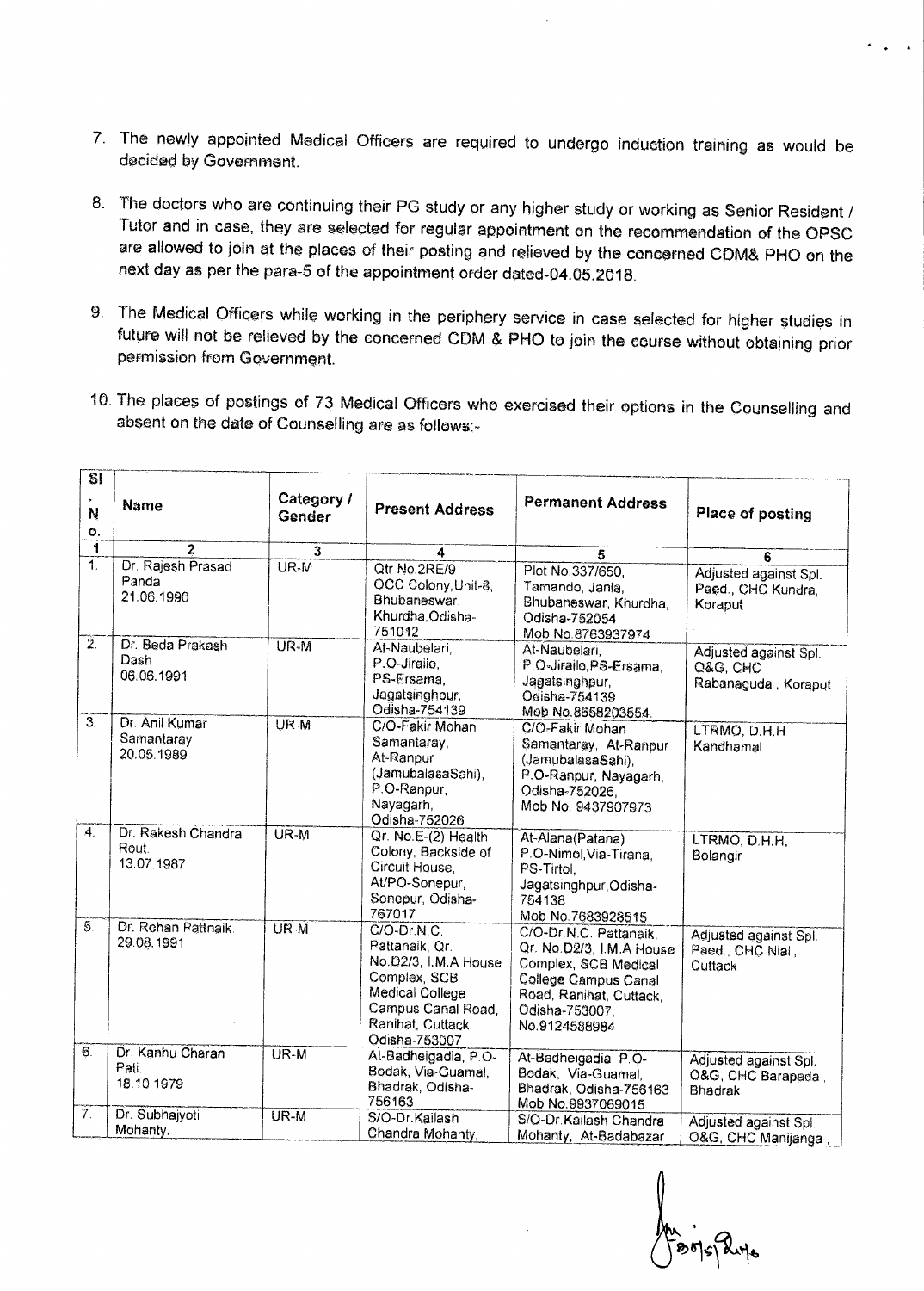|     | 01.07.1985                                      |        | At-Badabazar (Jena<br>Sahi), P.O-<br>Jagatsinghpur,<br>Jagatsinghpur,                                                    | (Jena Sahi), P.O-<br>Jagatsinghpur,<br>Jagatsinghpur,<br>Odisha-754103                                                                            | Jagatsinghpur                                               |
|-----|-------------------------------------------------|--------|--------------------------------------------------------------------------------------------------------------------------|---------------------------------------------------------------------------------------------------------------------------------------------------|-------------------------------------------------------------|
| 8.  | Dr. S. Dipesh Kumar<br>Prusty.<br>17.09.1989    | UR-M   | Odisha-754103<br>Room No.2 Cluster<br>House, Back of<br>Hospital Durgi,<br>Bissamacuttack<br>Rayagada, Odisha-<br>765019 | Mob No.8763011485<br>Plot No.2605, Biswanath<br>Nagar, Sarugadia, BJB<br>Nagar Kalpana Area<br>BBSR, Khurdha,<br>Odisha-751014,<br>Mob:9040163048 | Adjusted against Spl.<br>O&G, CHC K.Singpur,<br>Rayagada    |
| 9.  | Dr. Rajendra Prasad<br>Satapathy.<br>01.07.1987 | UR-M   | At-SandapasiPatana,<br>P.O/P.S-Gondia,<br>Dhenkanal, Odisha-<br>759016                                                   | At-SandapasiPatana,<br>P.O/P.S-Gondia,<br>Dhenkanal, Odisha-<br>759016<br>Mob:8763211589                                                          | Adjusted against Spl.<br>Paed., CHC K Kata,<br>Dhenkanal    |
| 10. | Dr. Preetesh Parijat.<br>28.04.1989             | UR-M   | Flat No. 1004 Tower 9<br>Vipul Gardens,<br>Ghatikia, Khandagiri,<br>BBSR, Khordha,<br>Odisha-751003                      | At/PO-Udayapur,<br>P S-Patna, Kendujhar,<br>Odisha-758045,<br>Mob:7077622266                                                                      | Adjusted against Spl.<br>O&G, CHC Joda,<br>Keonjhar         |
| 11. | Dr. Debi prasad<br>Sahoo.<br>05.11.1986         | UR-M   | C/O-Bimbadhar<br>Sahoo, At/PO-Korua,<br>Via-Tyendakura,<br>Kendrapara, Odisha-<br>754134                                 | C/O-Bimbadhar Sahoo,<br>At/PO-Korua, Via-<br>Tyendakura, Kendrapara,<br>Odisha-754134.<br>Mob:8908577411                                          | Adjusted against Spl.<br>O&G, CHC, Kesudarpal<br>, Keonihar |
| 12. | Dr.Soumya Ranjan<br>Sarangi.<br>20.07.1989      | UR-M   | F-1/5 Spring Tank,<br>Forest Park,<br>Bhubaneswar.<br>Khurdha, Odisha-<br>751009                                         | F-1/5 Spring Tank, Forest<br>Park, Bhubaneswar,<br>Khurdha, Odisha-751009<br>Mob:9439042717                                                       | LTRMO, D.H.H<br>Kandhamal                                   |
| 13. | Dr.Soumyakanta Das<br>Pattanayak.<br>23.01.1989 | UR-M   | S/O-Prafulla Kumar<br>Das, At-Bamtia,<br>P.O/Via-Balikhand,<br>P.S-Simulia,<br>Balasore, Odisha-<br>756166               | S/O-Prafulla Kumar Das,<br>At-Bamtia, P.O/Via-<br>Balikhand, P.S-Simulia,<br>Balasore, Odisha-756166<br>Mob.7538953265                            | Adjusted against Spl.<br>Paed., CHC, Balugaon<br>. Khurda   |
| 14. | Dr. Deepak Kumar<br>Nayak. 05.05.1987           | UR-M   | At/P.O-<br>Bainchanuagan, Via-<br>Moroda, P.S-<br>Rasgovindpur,<br>Mayurbhanj, Odisha-<br>757020                         | At/P.O-Bainchanuagan,<br>Via-Moroda, P.S-<br>Rasgovindpur,<br>Mayurbhanj, Odisha-<br>757020,<br>Mob:9658977070                                    | Adjusted against Spl.<br>Paed., CHC<br>Dhamnagar, Bhadrak   |
| 15. | Dr. Narayan Sahu<br>02.04.1988                  | $UR-M$ | Deepa Street Square,<br>Gosaninua Gam,<br>Berhampur, Ganjam,<br>Berhampur, Ganjam,<br>Odisha-760003                      | Deepa Street Square,<br>Gosaninua Gam,<br>Berhampur, Ganjam,<br>Berhampur, Ganjam,<br>Odisha-760003,<br>Mob:8280234635                            | LTRMO, D.H.H<br>Kandhamal                                   |
| 16. | Dr.Kambupani Dash<br>20.06.1983                 | $UR-M$ | Kambupani Dash,<br>At-Ainlapali, P.O-<br>Tabada, Via/PS-<br>Sohela, Baragarh,<br>Baragarh, Odisha-<br>768033             | Kambupani Dash,<br>At-Ainlapali, P.O-Tabada,<br>Via/PS-Sohela,<br>Baragarh, Baragarh,<br>Odisha-768033<br>Mob:9668792161                          | Adjusted against Spl.<br>O&G, CHC Bhella<br>Nuapara         |
| 17. | Dr Sourav Kumar<br>Panigrahi<br>17.04.1987      | UR-M   | Room No.204,<br>Resident Doctor<br>Hostel, PG-Chowk,<br>VIMSAR, Burla,<br>Sambalpur, Odisha-<br>768017                   | Bijaya Nagar,<br>Rajborasambar,<br>Padampur, Baragarh,<br>Odisha-768036<br>Mob:8763981073                                                         | LTRMO, D.H.H.<br>Bolangir                                   |
| 18. | Dr. Vedvyas Mishra<br>17.02.1990                | UR-M   | Qr. No.A/133, Sector-<br>17, Rourkela,<br>Sundargarh,<br>Odisha-769003                                                   | At/P.O-Danpur,<br>P.S-Kendrapara,<br>Kendrapara,<br>Odisha-754210<br>Mob:8895501213                                                               | LTRMO, D.H.H<br>Sundargarh                                  |

 $\ddot{\phantom{0}}$  $\frac{1}{2} \frac{1}{2} \frac{1}{2} \frac{1}{2}$  $\hat{\mathcal{L}}$ 

Ani Perk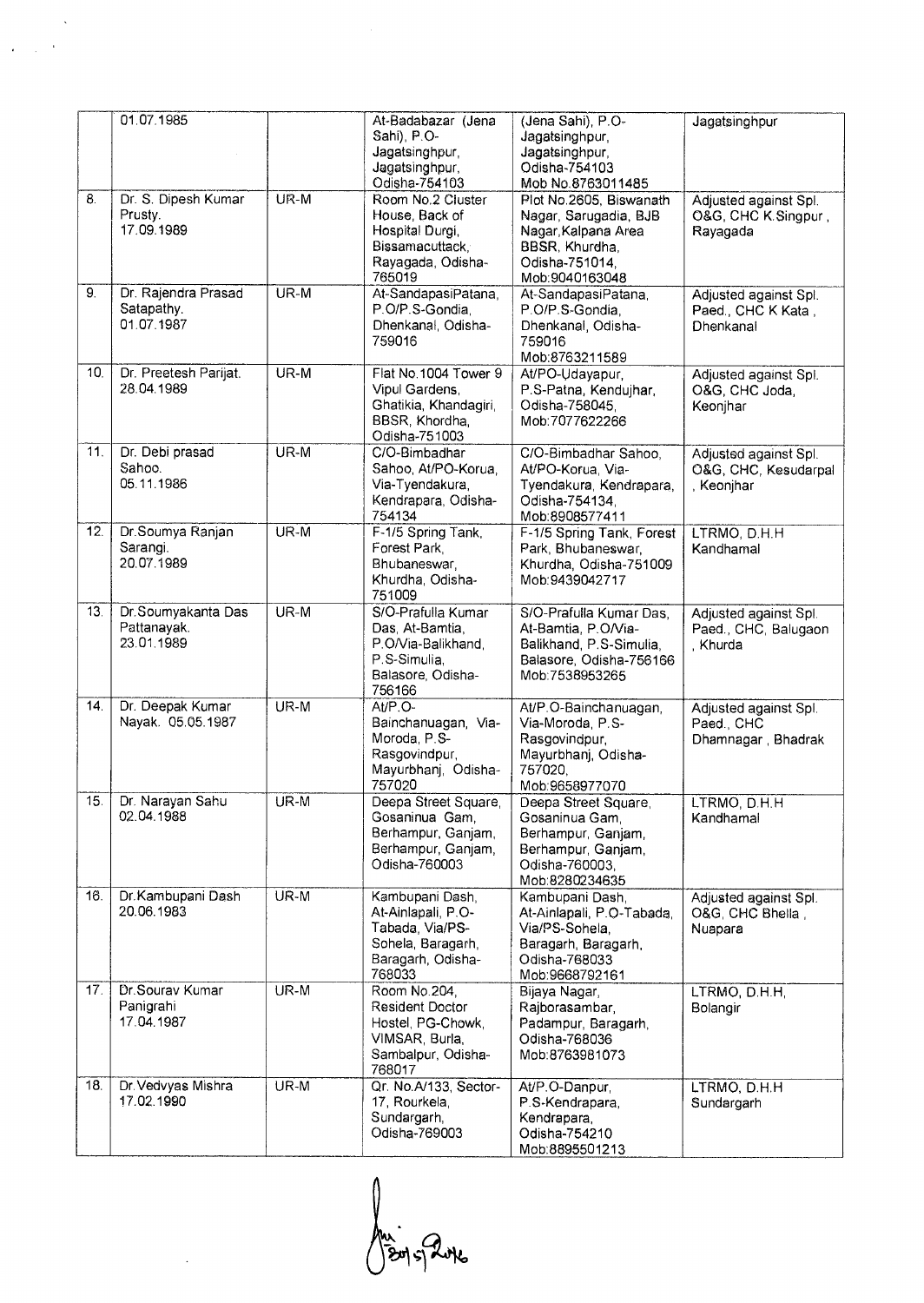|                   |                                                   |                   |                                                                                                          | At-Kopanda, P.O/PS-                                                                                                                                     | Adjusted against Spl.                                     |
|-------------------|---------------------------------------------------|-------------------|----------------------------------------------------------------------------------------------------------|---------------------------------------------------------------------------------------------------------------------------------------------------------|-----------------------------------------------------------|
| 19.               | Dr. AlokNath Samal<br>04.11.1990                  | UR-M              | At-Kopanda, P.O/PS-<br>Jajpur Road, Jajpur,<br>Jajpur, Odisha-                                           | Jajpur Road, Jajpur,<br>Jajpur, Odisha-755019<br>Mob:9439920014                                                                                         | O&G, CHC<br>Markandapur, Jajpur                           |
|                   |                                                   |                   | 755019                                                                                                   | 33 GadaMahavirVihar,                                                                                                                                    | Adjusted against Spl.                                     |
| 20.               | Dr. Deepak Jyoti<br>Mohanty.<br>10.05.1988        | $\overline{UR-M}$ | 33<br>GadaMahavirVihar,<br>GarrageChhak, Old<br>Town, Khurdha,<br>Odisha-751002                          | GarrageChhak, Old<br>Town, Khurdha, Odisha-<br>751002<br>Mob:9090162163                                                                                 | O&G, CHC Laida<br>Sambalpur                               |
|                   |                                                   |                   | AshutoshSahoo,                                                                                           | AshutoshSahoo, At/P.O-                                                                                                                                  | Adjusted against Spl.<br>Paed., CHC Kalampur,             |
| 21.               | Dr. Ashutosh Sahoo<br>11.04.1985                  | UR-M              | At/P.O-Motto,<br>Bhadrak, Odisha-                                                                        | Motto, Bhadrak, Odisha-<br>756132<br>Mob:9439233758                                                                                                     | Kalahandi                                                 |
|                   |                                                   | UR-M              | 756132<br>PramitBallavPanigrah                                                                           | PramitBallavPanigrahi,                                                                                                                                  | LTRMO, D.H.H                                              |
| 22.               | Dr. PramitBallav<br>Panigrahi<br>07.11.1985       |                   | i. At-Brahmapura,<br>P.O-Patnagarh,<br>Balangir, Odisha-<br>767025                                       | At-Brahmapura, P.O-<br>Patnagarh, Balangir,<br>Odisha-767025<br>Mob:7683962363                                                                          | Sonepur                                                   |
| $\overline{23}$ . | Dr. Satyabrata Sahoo<br>14.06.1988                | UR-M              | C/o-Rabindra Kumar<br>Sahoo, At-<br>Bhimkarpur, P.O-<br>Jajpur, P.S-Jajpur,<br>Jajpur, Odisha-           | C/o-Rabindra Kumar<br>Sahoo, At-Bhimkarpur,<br>P.O-Jaipur, P.S-Jajpur,<br>Jajpur, Odisha-755001<br>Mob:9778297447                                       | LTRMO, D.H.H<br>Kandhamal                                 |
| 24.               | Dr. Sandeep Abhijit<br>Pattnaik<br>02.11.1989     | UR-M              | 755001<br>Plot No.27 Sector4,<br>NiladriVihar,<br>Bhubaneswar,<br>Khurdha, Odisha-                       | Plot No.27 Sector4,<br>NiladriVihar,<br>Bhubaneswar, Khurdha,<br>Odisha-751021                                                                          | LTRMO, D.H.H<br>Sundargarh                                |
| 26                | Dr Sandeep Mishra.<br>31.03.1992                  | UR-M              | 751021<br>Plot No. 1439,<br>Mahanadi Vihar, Dist-<br>Cuttack, P.O-<br>Nayabazar, Cuttack,                | Mob:9439494913<br>Plot No.1439, Mahanadi<br>Vihar, Dist-Cuttack,<br>P.O-Nayabazar, Cuttack,<br>Odisha-753004<br>Mob:7873717077                          | Asst. Surgeon, CHC<br>Redhua,<br>Jagatsinghpur            |
|                   | Dr. Saiprasad Ray<br>26.<br>21.11.1987            | $UR-M$            | Odisha-753004<br>Plot No.3050<br>Gouripally,<br>Kedargouri Road,<br>Bhubaneswar<br>Khurdha, Odisha-      | Plot No.3050 Gouripally,<br>Kedargouri Road,<br>Bhubaneswar, Khurdha,<br>Odisha-751002<br>Mob.9439647627                                                | Adjusted against Spl.<br>Medicine, CHC Kanpur,<br>Cuttack |
|                   | Dr. Deepak Ranjan<br>27.<br>Bhol<br>17.04.1988    | UR-M              | 751002<br>Room No.59, PG<br>Hostel-2, M.K.C.G.<br>Medical College,<br>Berhampur, Ganjam,<br>Odisha760004 | At/PO- Angula, Via-<br>Soro, Balasore, Odisha-<br>756045<br>Mob:9861433020                                                                              | Adjusted against Spl.<br>O&G, CHC Anantapur,<br>Balasore  |
|                   | Dr. Saumya Ranjan<br>28.<br>Panda<br>13.05.1986   | $\overline{UR-M}$ | At/PO-<br>SangalaiSasan, Via-<br>Pipili, Puri, Odisha-                                                   | At/PO-SangalaiSasan,<br>Via-Pipili, Puri, Odisha-<br>752104<br>Mob:9692606272                                                                           | Adjusted against Spl.<br>O&G, CHC Parla,<br>Kalahandi     |
|                   | Dr. Deepak Choudhury<br>29.<br>01.03.1988         | UR-M              | 752104<br>At-Kaliakado, P.O-<br>Kundra, Koraput,<br>Odisha-764002                                        | At-Kaliakado, P.O-<br>Kundra, Koraput,<br>Odisha-764002<br>Mob.9437271887                                                                               | LTRMO, D.H.H Koraput                                      |
|                   | Dr. Sagar Ranjan<br>30.<br>Tripathy<br>17.01.1991 | $UR-M$            | Room No.107, Old<br>Gents Hostel, SCB<br>MC, Cuttack, Odisha-<br>753007                                  | Plot no. 1479, Anni House<br>Square, Bhimeswar Marg<br>Lane No.17, Old town,<br>Bhimatangi,<br>Bhubaneswar, Khordha,<br>Odisha-751002<br>Mob:9778492002 | Adjusted against Spl.<br>O&G, Khandapada,<br>Nayagarh     |
|                   | Dr. Sithun Kumar<br>31.<br>Patro<br>25.06.1988    | UR-M              | Gandhinagar 4th<br>Lane West Near Sai<br>Tower, Brahmapur,<br>Ganjam, Odisha-<br>760001                  | Gandhinagar 4th Lane<br>West Near Sai Tower,<br>Brahmapur, Ganjam,<br>Odisha-760001<br>Mob.9438604420                                                   | LTRMO, D.H.H.<br>Gajapati                                 |

na<br>Bologhole

 $\frac{1}{2}$  ,  $\frac{1}{2}$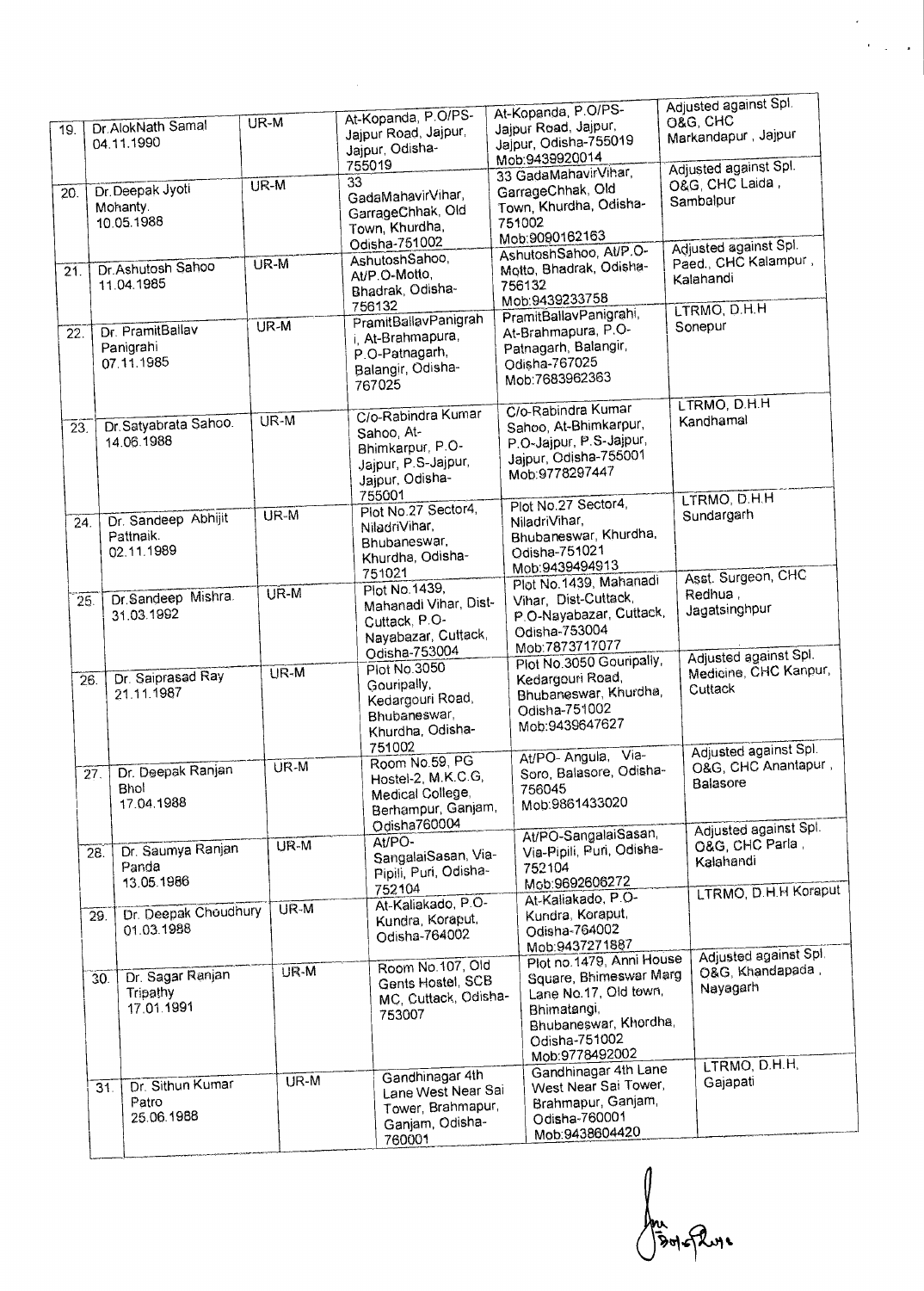| 32. | Dr. Sarthak Rout<br>05.04.1992                 | UR-M   | Burdhawan<br>Compound, Station<br>Bazar, College<br>Square, Cuttack,<br>Odisha-753003                                                    | Burdhawan Compound,<br>Station Bazar, College<br>Square, Cuttack, Odisha-<br>753003.<br>Mob.8093621795                                              | LTRMO, D.H.H<br>Nabarangapur                                   |
|-----|------------------------------------------------|--------|------------------------------------------------------------------------------------------------------------------------------------------|-----------------------------------------------------------------------------------------------------------------------------------------------------|----------------------------------------------------------------|
| 33  | Dr. Saroj Kumar<br>Purohit.<br>29.11.1990      | $UR-M$ | Prusty Mansion.<br>Gandhi Nagar 5th<br>Lane Extension,<br>Berhampur, Ganjam,<br>Odisha-760001                                            | At/PO-Sunakhala,<br>PS-Jarada, Ganjam,<br>Odisha-761005,<br>Mob:8763676343                                                                          | Adjusted against Spl.<br>O&G, CHC<br>Municipentha, Ganjam      |
| 34. | Dr. Ashok Kumar<br>Panda.<br>16.06.1988        | $UR-M$ | C/O-Abhimanyu<br>Panda, At-Kshetrapal,<br>PO-Kantigaria,<br>Jajpur, Odisha-<br>755049                                                    | C/O-Abhimanyu Panda,<br>At-Kshetrapal, PO-<br>Kantigaria, Jaipur,<br>Odisha-755049<br>Mob:9861677619                                                | Adjusted against Spl.<br>O&G, CHC Indupur,<br>Kendrapara       |
| 35. | Dr. Samir Kumar<br>Sarangi.<br>03.05.1990      | UR-M   | At/PO-Kadua, Via-<br>Jagannath Prasad,<br>Bhanjanagar,<br>Ganjam, Odisha-<br>761121                                                      | At/PO-Kadua, Via-<br>Jagannath Prasad,<br>Bhanjanagar, Ganjam,<br>Odisha-761121.<br>Mob:9439417357                                                  | LTRMO, D.H.H.<br>Gajapati                                      |
| 36  | Dr. Tapan Kumar<br>Satapathy.<br>09.01.1989    | $UR-M$ | At-Hatibandha Street,<br>House No.35, P.O.<br>Berhampur, Ganjam,<br>Odisha-760001                                                        | At-Hatibandha Street.<br>House No.35 P.O.-<br>Berhampur, Ganjam,<br>Odisha-760001,<br>Mob.9090724130                                                | Adjusted against Spl.<br>Medicine, CHC<br>Kantamal, Boudh      |
| 37. | Dr. Ashutosh Patnaik.<br>22.08.1991            | UR-M   | C/O-Santosh Kumar<br>Patnaik, Central<br>Bank of India Court<br>Road, Khordha<br>Branch, Khordha,<br>Odisha-752055                       | C/O-Santosh Kumar<br>Patnaik, Lane-4 House<br>No.24, At-Debottar<br>Colony, P.O-Nayagarh,<br>Nayagarh, Odisha-<br>752069<br>Mob:8895299043          | Adjusted against Spl.<br>O&G, CHC<br>Badapandusar,<br>Nayagarh |
| 38. | Dr. Kasturi Raman<br>Singh.<br>23.06.1987      | UR-M   | C/O-Rajkishore<br>Singh, At-Railway<br>Colony, Station<br>Bazar Post-Jaleswar,<br>Balasore, Odisha-<br>756032                            | At-Bherasalepur, Post-<br>Bhera, PS-Mahanga,<br>Cuttack, Odisha-754290<br>Mob:9439982934                                                            | Adjusted against Spl.<br>O&G, CHC Jamgaon,<br>Bolangir         |
| 39. | Dr. Sraban Kumar<br>Dash.<br>09.05.1987        | UR-M   | 692(A), Patitapaban<br>Nagar, Badagada<br>Canal Side,<br>Bhubaneswar<br>Khurdha.<br>Odisha-751018                                        | At-Nilakanthapur,<br>PO-Nukhapada,<br>PS-Narasinghpur,<br>Cuttack, Odisha-754032,<br>Mob:8763852091                                                 | LTRMO, D.H.H. Boudh                                            |
| 40. | Dr. Himanshu Sekher<br>Satapthy.<br>08.10.1984 | UR-M   | Bank Colony 3rd<br>Lane, Lochapada<br>Road Near Radio<br>Station, Near Sai<br>Temple & AMP,<br>Panchamukhi,<br>Ganjam, Odisha-<br>760001 | Bank Colony 3rd Lane,<br>Lochapada Road Near<br>Radio Station, Near Sai<br>Temple & AMP,<br>Panchamukhi, Ganjam,<br>Odisha-760001<br>Mob:9439111103 | LTRMO, D.H.H.<br>Gajapati                                      |
| 41. | Dr. Gourav Kumar<br>Mali.<br>26.02.1987        | UR-M   | C/O-HrudaRanjan<br>Mali, Office of<br>SilvicultureDivision,<br>AT/PO-Ghatikia,<br>Bhubaneswar,<br>Khurdha, Odisha-<br>751003             | At/PO-Parisal,<br>Via-R. Udaygiri, Gajapati,<br>Odisha-761016,<br>Mob:9437873293                                                                    | GDMO, CHC Kaniha,<br>Anugul                                    |
| 42. | Dr.Snehasisa Dash.<br>10.07.1988               | UR-M   | Kharabela Nagar 4th<br>Lane, near Tiny<br>Blossom Play School,<br>Berhampur Ho,<br>Berhampur, Ganjam,<br>Odisha -760001                  | Kharabela Nagar 4th<br>Lane, near Tiny Blossom<br>Play School, Berhampur<br>Ho, Berhampur, Ganjam,<br>Odisha-760001,<br>Mob:9778196211              | Adjusted against Spl.<br>Paed., CHC Muribahal,<br>Bolangir     |

Ani - 2010

 $\ddot{\phantom{1}}$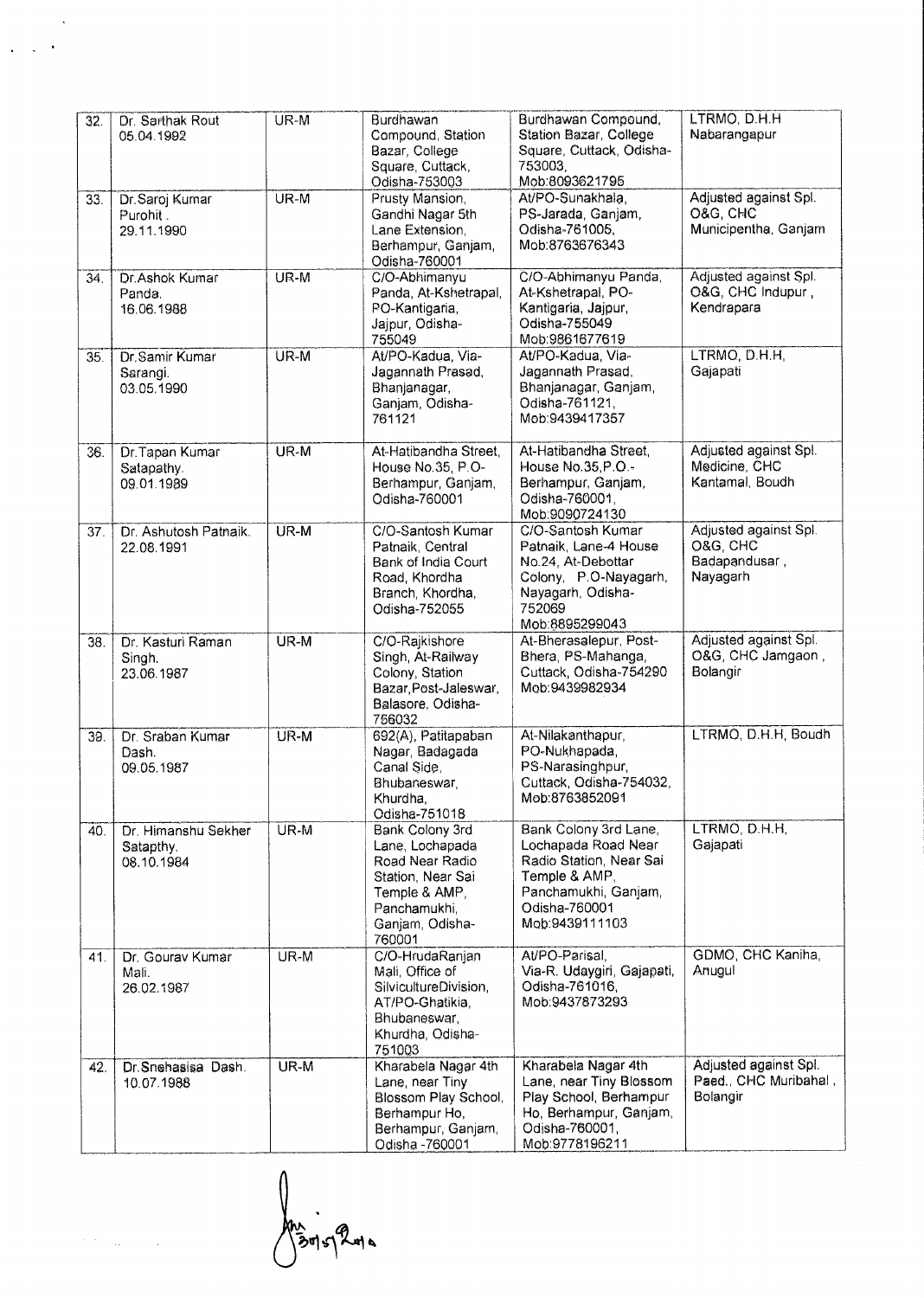|     | Dr. Bijnapad Sahoo                                 | UR-M              | $C/O-Dr.$                                                                                                       | $C/O-$                                                                                                                                          | Adjusted against Spi.<br>O&G, CHC Gania                                              |
|-----|----------------------------------------------------|-------------------|-----------------------------------------------------------------------------------------------------------------|-------------------------------------------------------------------------------------------------------------------------------------------------|--------------------------------------------------------------------------------------|
| 43, | 01.07.1992                                         |                   | BaidyanathSahco,<br>Durgabazar Colony,<br>PO-Daspalla,<br>Nayagarh, Odisha-                                     | Dr.BaidyanathSahoo,<br>Durgabazar Colony, PO-<br>Daspalla, Nayagarh,<br>Odisha-752084,                                                          | Nayagarh                                                                             |
| 44. | Dr. Swastik Acharya<br>20.01.1990                  | $\overline{UR-M}$ | 752084<br>C/O-Subash Chandra<br>Acharya, Medical<br>Bank Colony Lane-3,<br>Berhampur, Ganjam,<br>Odisha-760004  | Mob:8763678952<br>C/O-Subash Chandra<br>Acharya, Medical Bank<br>Colony Lane-3,<br>Berhampur, Ganjam,<br>Odisha-760004,<br>Mob:9437645575       | LTRMO, D.H.H.<br>Gajapati                                                            |
| 45. | Dr. Bikash Nayak<br>01.08.1987                     | $UR-M$            | B-16 PPL Housing<br>Colony, Iginia,<br>Dumduma, Khurdha,<br>Odisha-751019                                       | Vill-Murunia,<br>PO-Radhang, Via-<br>Nalibar, Jagatsinghpur,<br>Odisha-754104,<br>Mob:9438580354                                                | LTRMO, D.H.H. Boudh                                                                  |
| 46. | Dr Praveen Kumar<br>Pradhan.<br>08.04.1990         | UR-M              | C/O-Kalpana<br>Pradhan, AT-<br>Kuiltapada, PO-<br>Belpahar,<br>Jharsuguda, Odisha-<br>768217                    | C/O-Kalpana Pradhan,<br>AT-Kuiltapada, PO-<br>Belpahar, Jharsuguda,<br>Odisha-768217,<br>Mob:9556064785                                         | LTRMO, D.H.H<br>Sundargarh                                                           |
| 47. | Dr.Kishan Chirania<br>02.06.1988                   | UR-M              | Dr. KishanChirania,<br>Room No.35 PG<br>Hostel, SCBMC &<br>Hospital, Cuttack,<br>Odisha-753007                  | Dr. KishanChirania<br>At- Kishan Enterprises,<br>PO-Barpali, Baragarh,<br>Odisha-768029,<br>Mob:9583384477                                      | Adjusted against Spl.<br>Paed., CHC<br>Naikenpalli, Sonepur<br>Adjusted against Spl. |
| 48. | Dr. Samarjit Mallick<br>15.06.1991                 | UR-M              | At/Po-Tina, Via-<br>Mashra, Jajpur,<br>Odisha-755012                                                            | At/Po-Tina, Via-Mashra,<br>Jaipur, Odisha-755012.<br>Mob:8093160447<br>At-Hariharpur,                                                           | O&G, CHC<br>Bangurigaon, Puri<br>LTRMO, D.H.H, Boudh                                 |
| 49. | Dr. Siddhartha Goutam<br>22.07.1987                | UR-M              | At-Hariharpur,<br>Badabazar, Court<br>Chaka,<br>Jagatsinghpur,<br>Odisha-754103                                 | Badabazar, Court Chaka,<br>Jagatsinghpur, Odisha-<br>754103,<br>Mob:9861410180                                                                  |                                                                                      |
| 50. | Dr.Rajiv Dwaipayan<br>Mishra.<br>27.03.1987        | UR-M              | Usha Memorial Clinic,<br>Panda Bazar, Pipili,<br>Puri, Odisha-752104                                            | Usha Memorial Clinic,<br>Panda Bazar Pipili, Puri,<br>Odisha-752104,<br>Mob:7327093125                                                          | LTRMO, D.H.H<br>Sundargarh                                                           |
| 51. | Dr. Sunandan<br>Mohanty.<br>24.05.1991             | UR-M              | H/O-Late KC<br>Mohanty,<br>KesharpurMohanty<br>Lane, BuxiBazar,<br>Cuttack, Odisha-                             | H/O-Late KC Mohanty,<br>KesharpurMohanty Lane,<br>BuxiBazar, Cuttack,<br>Odisha-753001.<br>Mob:8908684521                                       | Adjusted against Spl.<br>O&G, CHC Naugan,<br>Jagatsinghpur                           |
| 52. | Dr. Kirana Kumar<br>Sahu.<br>15.07.1986            | UR-M              | 753001<br>At/Po-B.Nuagam,<br>Via-Jayantipur,<br>Ganjam, Odisha-<br>761006                                       | At/Po-B.Nuagam, Via-<br>Jayantipur, Ganjam,<br>Odiaha-761006,<br>Mob:9861007456                                                                 | LTRMO, D.H.H<br>Nabarangapur                                                         |
| 53. | Dr. Biswajit Samal<br>20.04.1989                   | UR-M              | At-<br>SanamangalaChhak,<br>Iwsarpur, PO-<br>Kendrapara, Infront of<br>Tulasi Lodge United<br>Bank, Kendrapara, | At-SanamangalaChhak,<br>Iwsarpur, PO-<br>Kendrapara, Infront of<br>Tulasi Lodge United<br>Bank, Kendrapara,<br>Odisha-754211,<br>Mob.9776207095 | Adjusted against Spl.<br>O&G, CHC Govindapur<br>Samabipur                            |
|     | Dr. Sushree Sangita<br>54.<br>Patra.<br>15.02.1991 | UR-M              | Odisha-754211<br>45/7, Laxmisagar,<br>Bhubaneswar,<br>Khurdha, Odisha-<br>751006                                | 45/7, Laxmisagar,<br>Bhubaneswar, Khurdha,<br>Odisha-751006,<br>Mob:9439540510                                                                  | LTRMO, D.H.H<br>Kalahandi<br>LTRMO, D.H.H                                            |
|     | Dr. Narayana Panda<br>55.<br>22.05.1988            | UR-M              | Kalinga Road, Near<br>Old Bus stand, Aska,<br>Ganjam, Odisha-<br>761110                                         | Kalinga Road, Near Old<br>Bus stand, Aska,<br>Ganjam, Odisha-761110,<br>Mob.9090503397                                                          | Sundargarh                                                                           |

n<br>| Bris Zuia

 $\overline{\mathcal{K}}$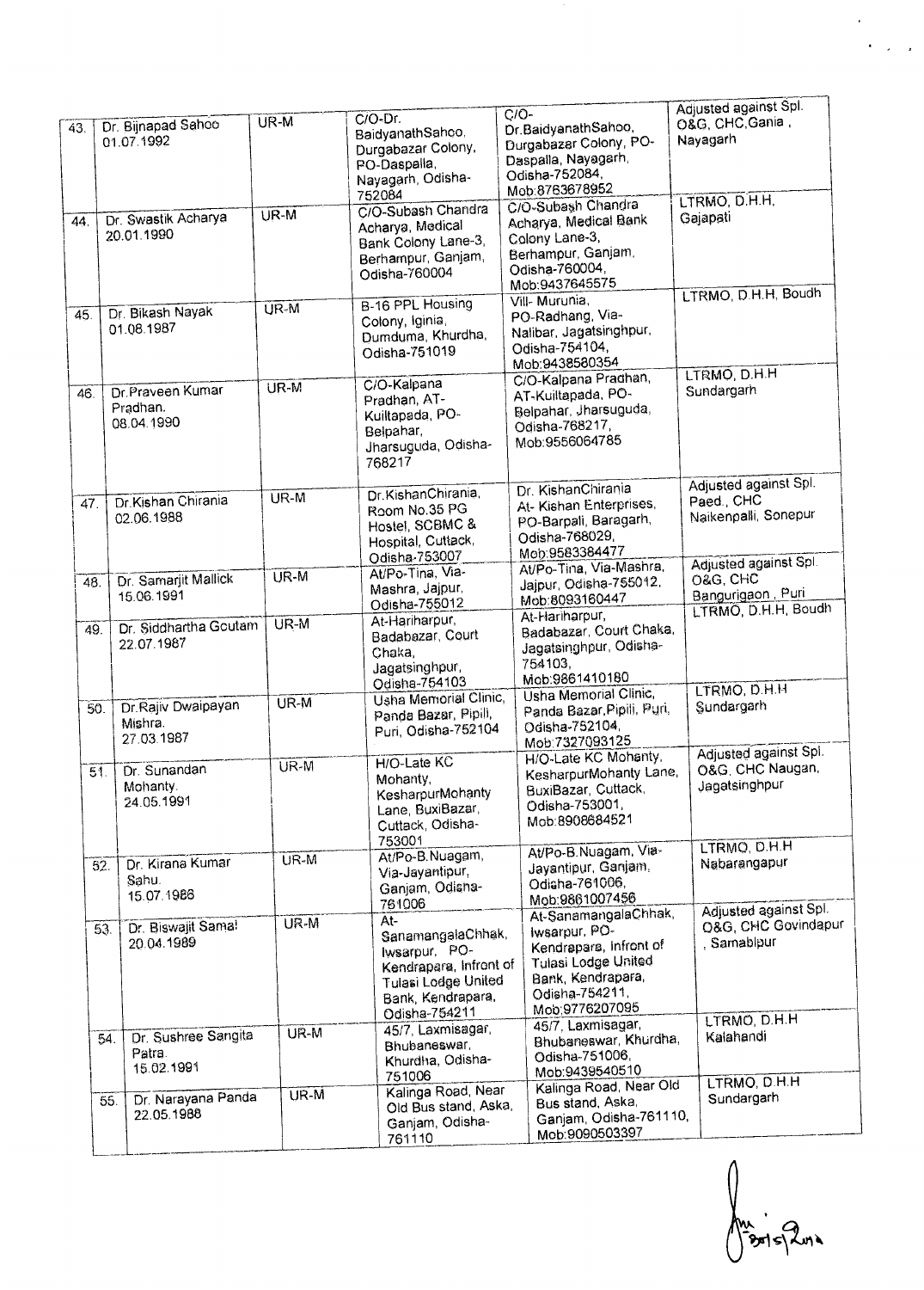| 56. | Dr.Kamala Lochan      | UR-M   | At/PO/PS-                               | At/PO/PS-Purunakatak                    | Adjusted against Spl. |
|-----|-----------------------|--------|-----------------------------------------|-----------------------------------------|-----------------------|
|     | Mahapatra.            |        | Purunakatak Behind                      | Behind Post Office.                     | Paed.                 |
|     | 15.07.1991            |        | Post Office, Boudh,                     | Boudh, Odisha-762013,                   | CHC, Madhyakhanda,    |
|     |                       |        | Odisha-762013                           | Mob:9438337813                          | Nayagarh              |
| 57. | Dr. Asish Mishra      | UR-M   | Dr. Asish Mishra                        | Dr. Asish Mishra                        | Adjusted against Spl. |
|     | 08.07.1988            |        | C/O-Mr.Manmohan                         | C/O-Mr.Manmohan                         | Paed., CHC Girisola,  |
|     |                       |        | Mishra, J.P. Road,                      | Mishra, J.P. Road,                      | Ganjam                |
|     |                       |        |                                         |                                         |                       |
|     |                       |        | Hatapada,                               | Hatapada, P.O-                          |                       |
|     |                       |        | P.O-Bellaguntha,                        | Bellaguntha, Ganjam,                    |                       |
|     |                       |        | Ganjam, Odisha-                         | Odisha-761119,                          |                       |
|     |                       |        | 761119                                  | Mob:9439375296                          |                       |
| 58. | Dr. Subash Chandra    | $UR-M$ | The Child Care, Tala                    | The Child Care, Tala                    | LTRMO, D.H.H          |
|     | Subudhi.              |        | TelengaBazar,                           | TelengaBazar, Kathajodi                 | Sundargarh            |
|     | 03.10.1989            |        | Kathajodi Marg Opp                      | Marg Opp Sani Mandir,                   |                       |
|     |                       |        | Sani Mandir,                            | Purighat, Cuttack,                      |                       |
|     |                       |        | Purighat, Cuttack,                      | Odisha-753009,                          |                       |
|     |                       |        | Odisha-753009                           | Mob:8452974350                          |                       |
| 59. | Dr. Neha Samal        | UR-M   | House No.5A, Maruti                     | House No.5A, Maruti                     | LTRMO, D.H.H.         |
|     | 30.10.1991            |        | Villa, Phase 2, Lane                    | Villa, Phase 2, Lane 2                  | Bolangir              |
|     |                       |        | 2. Patia.                               | Patia, Bhubaneswar,                     |                       |
|     |                       |        | Bhubaneswar,                            | Khordha, Odisha-                        |                       |
|     |                       |        | Khordha, Odisha-                        | 751024,                                 |                       |
|     |                       |        | 751024                                  | Mob:7077979886                          |                       |
|     |                       | UR-M   | Room No.20, Old                         |                                         | Adjusted against Spl. |
| 60. | Dr. Chandan Kumar     |        |                                         | At-Jaldha(Baga), P.O-                   |                       |
|     | Sahoo.                |        | Gents Hostel.                           | Nachinda, Via/PS-                       | O&G, CHC, R.G Pur,    |
|     | 26.05.1990            |        | SCBMC, Cuttack,                         | Kamarda, Balasore,                      | Mayurbhanja           |
|     |                       |        | Odisha-753007                           | Odisha-756035,                          |                       |
|     |                       |        |                                         | Mob:8984550882                          |                       |
| 61. | Dr. Arpita Mishra.    | UR-F   | C/O-Ramachandra                         | C/O-Ramachandra                         | LTRMO, D.H.H Koraput  |
|     | 15.03.1992            |        | Mishra, At-Madhuban                     | Mishra, At-Madhuban                     |                       |
|     |                       |        | 2nd Lane, Puri-2,                       | 2nd Lane, Puri-2, Puri,                 |                       |
|     |                       |        | Puri, Odisha-752002                     | Odisha-752002,                          |                       |
|     |                       |        |                                         | Mob:8763179558                          |                       |
| 62. | Dr. Srikant Kumar     | UR-M   | <b>SCB Medical College</b>              | At/PO-DongarPaunsi,                     | LTRMO, D.H.H          |
|     | Satapathy.            |        | and Hospital, PG                        | Block-Kundra, Via-                      | Nabarangapur          |
|     | 20.09.1986            |        | Gents Hostel, Room                      | Jeypore, Koraput,                       |                       |
|     |                       |        | No.13, Cuttack,                         | Odisha-764002                           |                       |
|     |                       |        | Odisha-753001                           | Mob:7684883838                          |                       |
| 63. | Dr. Nitu Gupta.       | UR-F   | C/O-Ashok Kumar                         | C/O-Ashok Kumar Gupta,                  | Adjusted against Spl. |
|     | 15.02.1986            |        | Gupta, Samata                           | Samata Niwas, Plot                      | Paed., CHC Madhapur   |
|     |                       |        |                                         | No.1364/B, Bidanasi,                    | , Anugul              |
|     |                       |        | Niwas, Plot                             |                                         |                       |
|     |                       |        | No.1364/B, Bidanasi,                    | CDA Cuttack, Sector-6,                  |                       |
|     |                       |        | CDA Cuttack, Sector-                    | Cuttack, Odisha-753014,                 |                       |
|     |                       |        | 6, Cuttack, Odisha-                     | Mob:9438705053                          |                       |
|     |                       |        | 753014                                  |                                         |                       |
| 64. | Dr.                   | UR-F   | WIO-                                    | W/O-                                    | LTRMO, D.H.H.         |
|     | ReshmaraniTripathy.   |        | HimanshuSekharSata                      | HimanshuSekharSatapat                   | Gajapati              |
|     | 25.03.1987            |        | pathy, Bank Colony                      | hy, Bank Colony 3RD,                    |                       |
|     |                       |        | 3RD, Lane,                              | Lane, Berhampur,                        |                       |
|     |                       |        | Berhampur, Ganjam,                      | Ganjam, Odisha-760001,                  |                       |
|     |                       |        | Odisha-760001                           | Mob:8763682240                          |                       |
| 65. | Dr. Saswati Kumari    | UR-F   | Duplex-15 SurajVihar,                   | Duplex-15 SurajVihar,                   | Adjusted against Spl. |
|     | Rath.                 |        | Bramheswar Patna,                       | Bramheswar Patna.                       | O&G, CHC Mundrajore   |
|     | 26.01.1987            |        | Tankapani Road,                         | Tankapani Road,                         | , Jharsuguda          |
|     |                       |        | Bhubaneswar,                            | Bhubaneswar, Odisha-                    |                       |
|     |                       |        | Odisha-751018                           | 751018,                                 |                       |
|     |                       |        |                                         | Mob:7873364250                          |                       |
| 66. | Dr. Laxmipriya Sahoo. | UR-F   | C/O-NatabarSahoo,                       | At-Bhojadeipur,                         | Adjusted against Spl. |
|     | 21.11.1990            |        | <b>At-Civil Courts</b>                  | P.O-Sadasivapur, Via-                   | O&G, CHC Beltikiri,   |
|     |                       |        | Dhenkanal, P.O-                         | Gadasila, Dhenkanal,                    | <b>Dhenkanal</b>      |
|     |                       |        | Dhenkanal, Odisha-                      | Odisha-759025                           |                       |
|     |                       |        | 759001                                  | Mob:8895654880                          |                       |
| 67. | Dr.Satya Prakash      | UR-M   | At-Gualsingh, Law                       | At-Gualsingh, Law                       | Adjusted against Spl. |
|     |                       |        |                                         |                                         |                       |
|     |                       |        |                                         |                                         |                       |
|     | Mohapatra.            |        | College Colony,                         | College Colony,                         | O&G, CHC, Aul,        |
|     | 27.06.1992            |        | P.O-Thakurpatna,<br>Kendrapara, Odisha- | P.O-Thakurpatna,<br>Kendrapara, Odisha- | Kendrapara            |

║

Anidos dura

 $\ddot{\phantom{0}}$ 

 $\ddot{\phantom{1}}$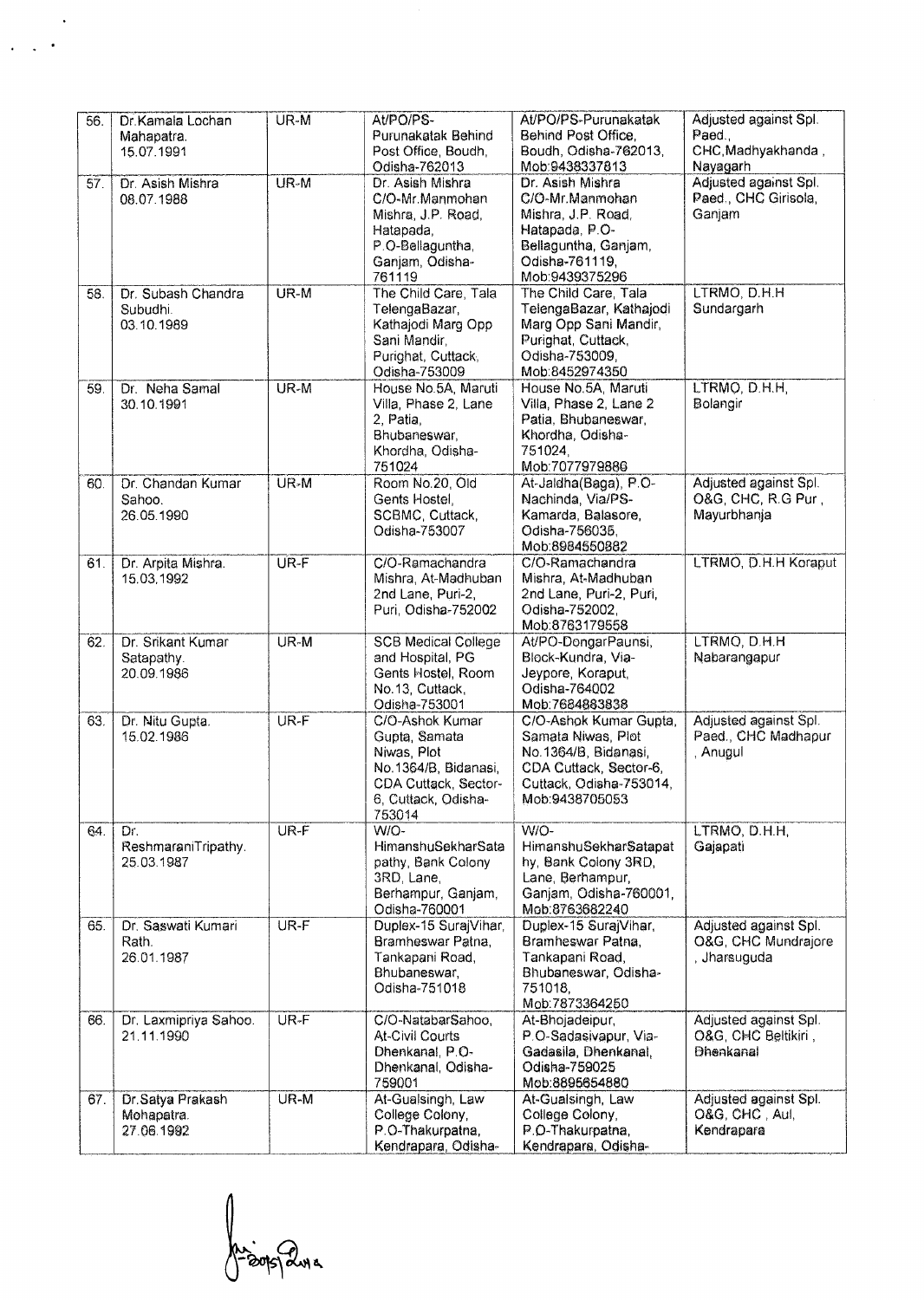|     |                                              |        | 754250                                                                                                         | 754250.                                                                                                                          |                                                           |
|-----|----------------------------------------------|--------|----------------------------------------------------------------------------------------------------------------|----------------------------------------------------------------------------------------------------------------------------------|-----------------------------------------------------------|
| 68. | Dr. Deepika Sahu.<br>27.07.1991              | UR-F   | <b>Bank Colony 1st</b><br>Lane, Loachapada<br>Road, Near Radio<br>Station, Ganjam,<br>Odisha-760001            | Mob:9556843486<br>Bank Colony 1st Lane,<br>Loachapada Road, Near<br>Radio Stationga,<br>Ganjam, Odisha-760001,<br>Meb:7377636476 | Adjusted against Spl.<br>O&G, CHC Bindhanima<br>, Cuttack |
| 69. | Dr. Bahan Das.<br>26.04.1989                 | SEBC-M | At-Patharapunji, P.O-<br>Erendra, Via-<br>Pattapur, Ganjam,<br>Odisha-761013                                   | At-Patharapunji, P.O-<br>Erendra, Via-Pattapur,<br>Ganjam, Odisha-761013,<br>Mob: 7735361661                                     | Adjusted against Spl.<br>Medicine, CHC<br>Adapada, Ganjam |
| 70. | Dr. Balaram Khamari.<br>04.04.1984           | SEBC-M | S/O-MotilalKhamari,<br>OtrNo M 265<br>Bandhbahal Colony,<br>At/PO-Bandhbahal,<br>Jharsuguda, Odisha-<br>768211 | S/O-MotilalKhamari,<br>AT/PO- Ubuda, Via-<br>Belpahar, Jharsuguda,<br>Odisha-768217,<br>Mob:9861127597                           | Adjusted against Spl.<br>O&G, CHC Jujumura,<br>Samablpur  |
| 71. | Dr. Sudipta Kumar<br>Rout.<br>10.08.1987     | SEBC-M | At- J.M Colony,<br>P.O-Budharaja,<br>Otr. No.R3/C17.<br>Sambalpur, Odisha-<br>768004                           | At-J.M Colony,<br>P.O-Budharaja.<br>Otr. No.R3/C17.<br>Sambalpur, Odisha-<br>768004.<br>Mob.9438274234                           | Adjusted against Spl.<br>O&G, CHC Attabira,<br>Baragarh   |
| 72. | Dr. Gyanadev Meher.<br>01.02.1989            | SEBC-M | C/O-Dr.<br>JavadevMeher,<br>Janani Maternity<br>Nursing Home,<br>Modiara, Sambalpur,<br>Odisha-768002          | C/O-Dr.JayadevMeher,<br>Janani Maternity Nursing<br>Home, Modiara,<br>Sambalpur, Odisha-<br>768002.<br>Mob:9861440273            | LTRMO, D.H.H.<br>Bolangir                                 |
| 73. | Dr. Prabir Keshari<br>Pradhan.<br>16.12.1983 | SEBC-M | At/PO-Kamarda.<br>P.S-Kamarda.<br>Balasore, Odisha-<br>756035                                                  | At/PO-Kamarda, P.S-<br>Kamarda, Balasore,<br>Odisha-756035.<br>Mob:9861066104                                                    | Adjusted against Spl.<br>O&G, CHC Kuliana,<br>Mayurbhanja |

By order of the Governor,

1 -  $\sim$  Additional Secretary<br>I.M., Dated:  $30 - 05 - 30$ /8 Additional Secretary

প্ৰদাৰ

Memo **No. ) 53 /H"** Dated:

Copy forwarded to the DHS, Odisha, Bhubaneswar/ Additional Director, HRH & Research, 0/o DHS, Odisha, Bhubaneswar for information and necessary action. They are requested to furnish a list of candidates, who joined / not joined and those who fail to join within the stipulated time to this Department i.e. within 07 days from the last date of joining positively.

The Medical Examination of the doctors who joined may be conducted by the respective Medical Board within two months from the date of their joining and the result thereof may be furnished to this Department i.e. within 07 days of the conductance of Medical Board positively.

**15320**<br>Memo No. 15320<br>**11.** Dated:  $30 - 0.5 - 20$  Reditional Secretary to Government Copy forwarded to All Collectors /All Directors / All Dean & Principals / Superintendents of all Government Medical College and Hospitals / All Chief District Medical & Public Health Officers for information and necessary action. The CDM& PHOs are requested to:-